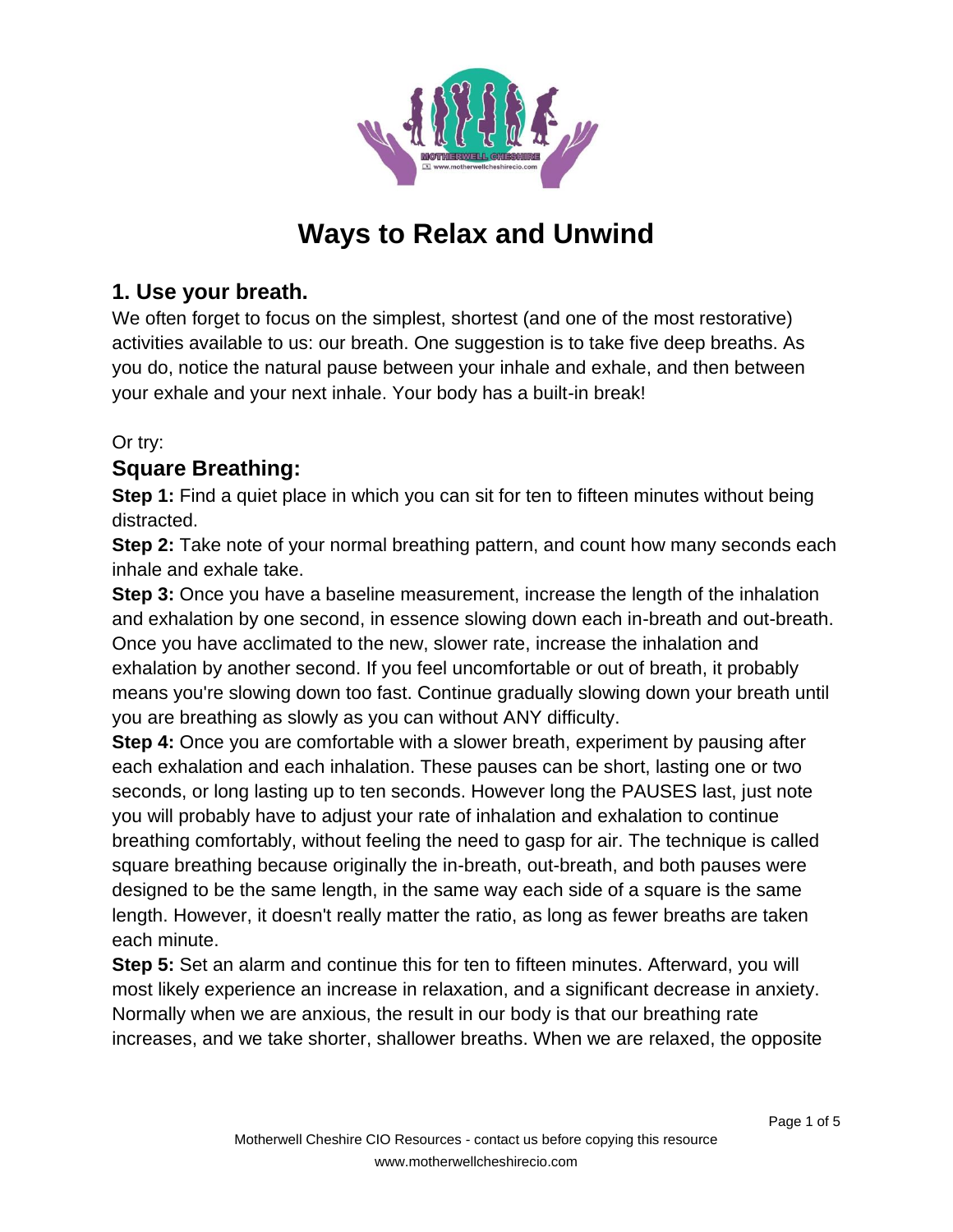

happens. By slowing down the breath, we trick our brain into thinking we are relaxed, and all of the relaxation neuro-chemicals are released

# **2. Release the tension in your jaw.**

Many of us carry tension in our jaw, often unknowingly. To loosen the tension, open your mouth wide for half a minute or so, breathing naturally through your nose. When you feel you've stretched a bit, allow your mouth to gently close.

# **3. Tend yourself.**

Tending is defined as "care with intention." And it can take many forms. Some people tend to their home by cleaning the sheets, washing windows and getting rid of unused and unloved items. Some tend to their body with a hot bath, self-massage and a dab of perfume. Some whip up delicious and nourishing meals in their kitchen. And on some days, tend to their finances and maybe go for a walk in the sunshine. Tending brings calm, order, and a deep reminder that I'm cared for.

#### **4. Journal**.

Some people like to unwind by writing pages in their journal. Others prefer to jot down one or two lines about their day, but if this becomes another task on your to-do list, skip it.

## **5. Make a list of the day's triumphs**

Other people like to write down what they're grateful for. This is especially helpful for relaxing. When we're stressed, we tend to focus on everything that is going wrong, which makes it even harder to unwind. You could try writing down the top three good things that happened to you today.

Can't think of anything? Focus on the seemingly small things.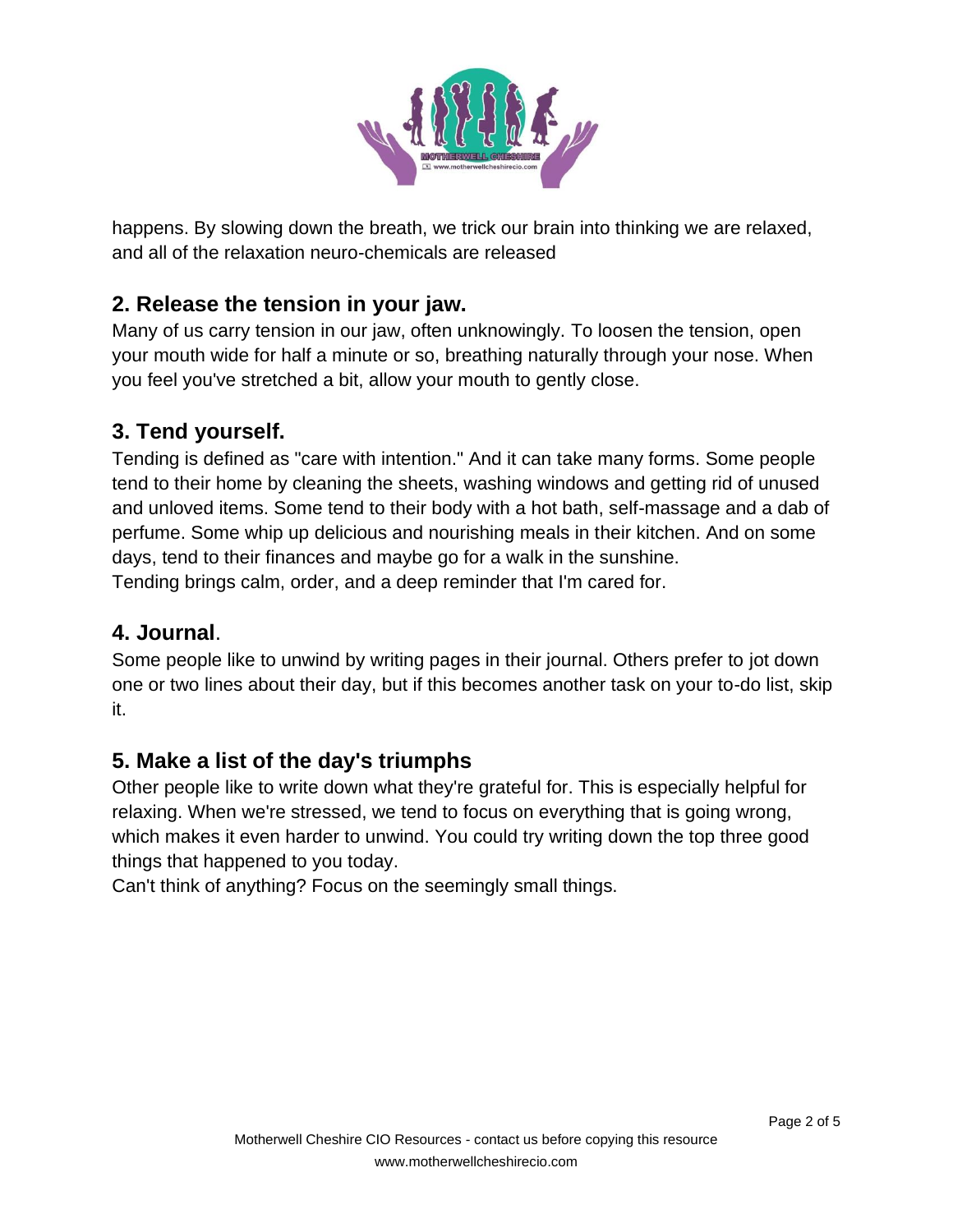

# **6. Get clear on what you need to do**

It's hard to unwind when our thoughts keep returning to our endless to-do lists. Get clear by sitting down for a few moments, making a list of what can be done today and in what order and then let the rest go until the next day.

# **7. Identify what you can and can't control**.

Getting clear also includes focusing on what you can and can't control. Some think about precisely what they're concerned about [and] then ask themselves if they have any control over it. If the answer is no and it often is - let it go. If the answer is yes, then do what you can and move on.

## **8. Create a bedtime ritual**

The ritual process gives you a specific time to focus on nurturing yourself and your needs. The key to creating a daily ritual is repetition. Here's an example:

"Turn on a nightlight by your bed. Tum off the other lights. Stretch across your bed, taking your time, exaggerating your movements. Feel the cool sheets against your body. Moving slowly open a book and read... Put the book aside. Take a minute to concentrate on the soft light. Turn off the nightlight, and curl into peaceful sleep."

## **9. Play**.

Play is a wonderful way to unwind, especially for grown-ups. Play is anything that's purposeless and pleasurable. Everything from finger-painting to playing tag to watching cartoons to digging in the dirt to throwing a Frisbee to going to the zoo to swinging on the swings at a park.

#### **10. Use visualization.**

The brain can't distinguish between reality and imagination, so visualization can be a powerful tool to help you unwind in a snap. Try visualizing yourself at a favorite spot. Be as specific as you can. Note what's around you. Are you by the ocean? Is it a calm current or are the waves crashing? Are there kids playing? Are they making sand castles or playing in the water? Is the sand white and smooth? Or is it a sparkling black like the Muriwai Beach in New Zealand?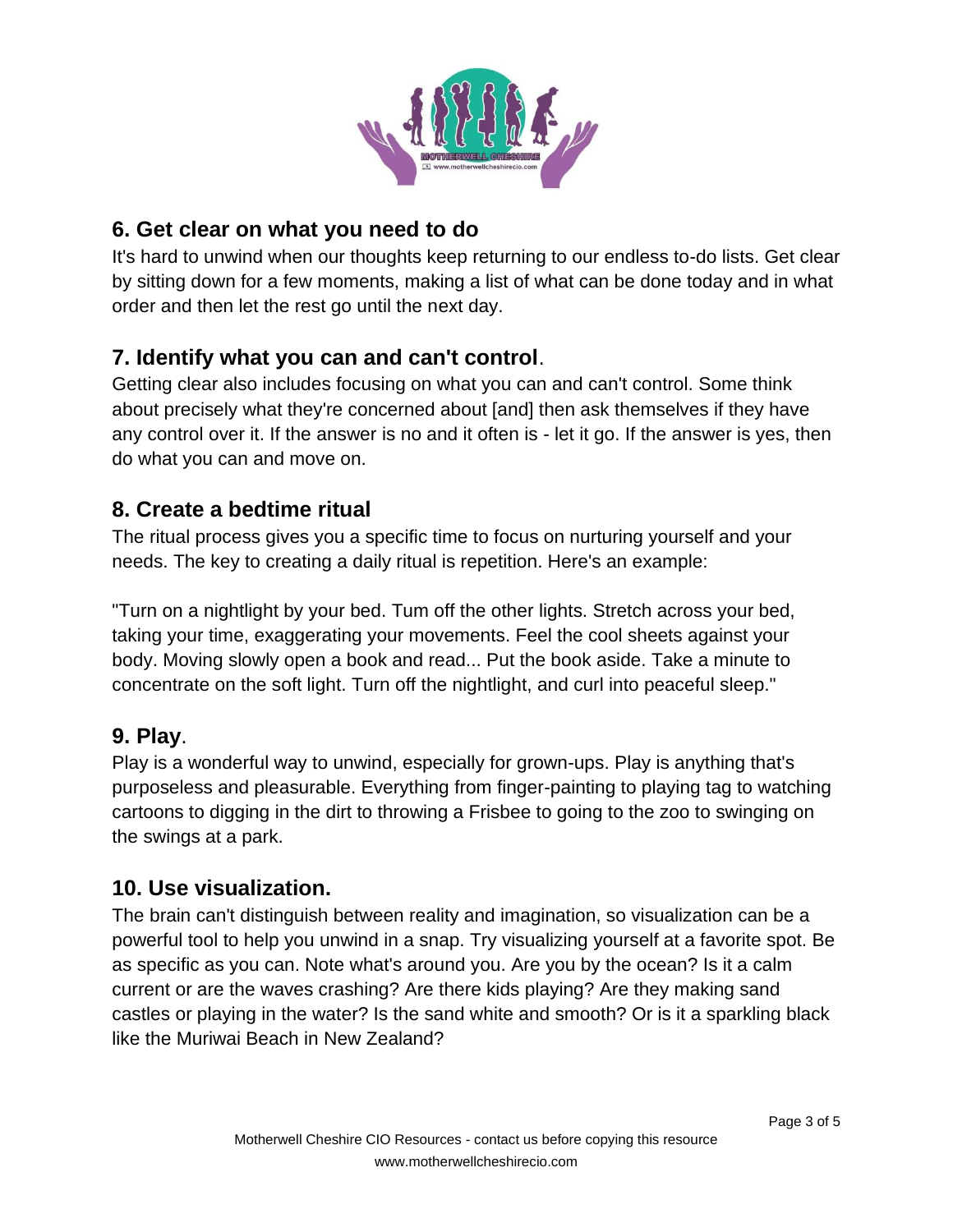

# **11. Participate in gentle movement**.

Gentle movement can release any pent-up energy we may be carrying. People tend to think that unwinding means being sedentary but actual unwinding often comes from doing something active and releasing the stress and anxiety that we may have built up over the week. Try taking a 15-minute walk.

# **12. Brush your teeth, and wash your face.**

People usually start their days with these two activities. By connecting to something that is part of your 'start the day' routine, you give your brain signals that you're starting fresh.

## **13. Support someone else.**

Sometimes the quickest way to unwind is to focus on someone other than ourselves. For instance, you can call a friend and talk about how they're doing. Listen intently to their concerns. What emotions are they communicating?

#### **14. Be in nature**.

Head outside and sit on a bench or a blanket and let your mind get quiet while you engage all your senses. Engaging your senses is a powerful way to relax, What do you see, hear and smell?

## **15. Focus on the present moment**

It's not only natural environments that engage our senses. Take the time to listen to the little sounds such as a car passing. your computer and someone cooking, If you're walking by a building, what's going on inside?

## **16. Take a 20-minute catnap**.

A short nap can feel like a mini-vacation. But anything over 30 minutes takes you into deep sleep, and makes you groggy.

## **17. Savour scents**

Engage your sense of smell at home. Showering with lavender or peppermint body wash, applying rose hand gel or burning a scented candle.